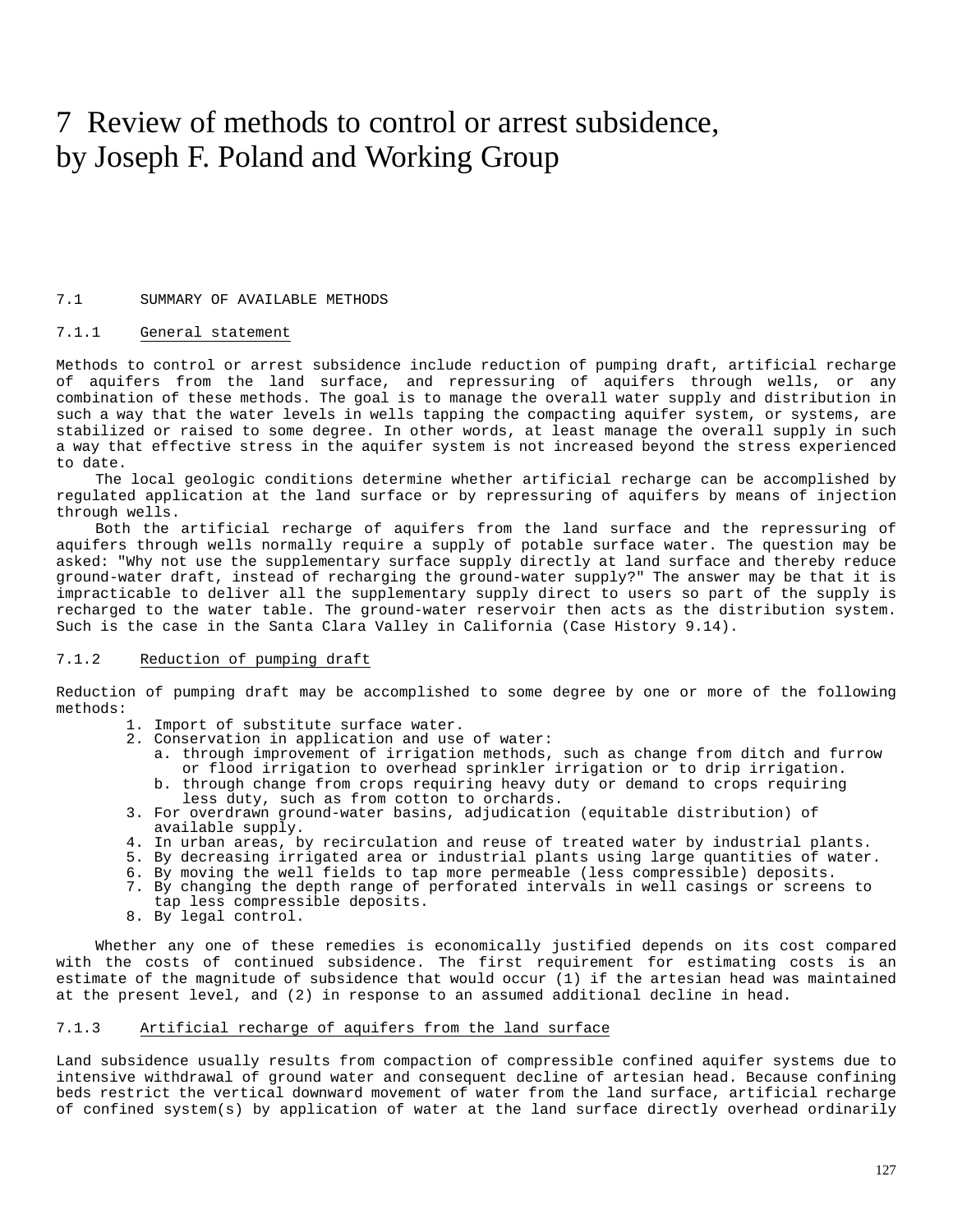is not practicable. However, the geology of the system may be such that the confined aquifer system may crop out at or near the margins of the ground-water basin; this outcrop area may be near enough to the subsiding area so that artificial recharge on the outcrop area will raise the local water table and also the artesian head in the confined system.

## 7.1.4 Repressuring of aquifers through wells

Repressuring of confined aquifer systems by artificial recharge directly through wells, although expensive, may prove to be the only practical way to slow down or stop land subsidence in a particular area. The Wilmington oil field in southern California is a classic example of subsidence control by injection of water through wells. Repressuring of the oil zones to increase oil production and to control subsidence began on a major scale in 1958. By 1969, when 175 x  $10^{3}$ m<sup>3</sup> (1.1 x 10<sup>6</sup> barrels) of water per day was being injected into the oil zones, the subsiding area had been reduced from 58 to 8  $km^2$ , and locally the land surface had rebounded as much as  $0.3$  m (Mayuga and Allen, 1969). In 1975 about 80 x 106 m<sup>3</sup> (500 x 10<sup>6</sup> bbls) of water was injected into the oil zones to (1) control subsidence, (2) produce 10 x  $10^6$  m<sup>3</sup> of oil and (3) utilize 67 x  $10^6$  m<sup>3</sup> of water produced with the oil. According to Gates, Caraway, and Lechtenberg (1977), the injection of this great quantity of water from diverse sources created many problems which were controlled by various chemical and physical treatments.

Replenishinq ground-water supplies by artificial recharge through wells and pits has been practiced in many areas, including many sites in California and more than a thousand recharge wells on Long Island, New York. The results of such practices have been summarized to 1967 in two annotated bibliographies on artificial recharge of ground water (Todd, 1959; Signor, Growitz, and Kam, 1970). In general, results were satisfactory when the water was clear; most of the problems of recharge through wells involved clogging of the well and aquifer. In a study of problems in artificial recharge through wells in the Grand Prairie region of Arkansas, Sniegocki (1963) found that the principal causes of clogging were air entrainment, suspended particles in the recharge water, and micro-organisms. He concluded that wells should be recharged with treated water and that water-treatment cost and contemplated use of the recharged water are the principal factors involved in determining the economic feasibility of artificial recharge. The availability of water suitable for injection would be another important factor.

Injection of treated fresh water into a confined aquifer system to create an hydraulic barrier (pressure ridge) to sea-water intrusion has been practiced successfully in southern California for 25 years. The operating agency, the Los Angeles County Flood Control District, had 180 injection wells in operation in 1976. According to Rancilio (1977), during two decades of operating experience the District never has had to cease operation of an injection well permanently because of loss of operating efficiency. Because of the continuing success of this massive injection operation for a quarter century, the reader interested in injection wells is referred to the paper by Rancilio (1977) which describes in detail the typical design of a successful injection well, operating conditions and costs, injection rates and heads, clogging problems, and redevelopment of injection wells. Both the cable-tool and reverse-rotary methods were used in construction of the injection wells but at least two-thirds of the wells are reverse-rotary, with asbestos-cement casing and gravel pack. The operational injection heads ranged from 9 to 61 metres and injection rates ranged from 6 to 28 l/s.

## 7.2 REVIEW OF METHODS USED

#### 7.2.1 Summary statement

Table 1.1 lists 42 areas of land subsidence due to ground-water withdrawal. Methods used to control or arrest subsidence in these areas may be summarized as follows:

In 15 areas, ground-water draft has been reduced as a result of substituting imported or locally treated surface water.

In 4 areas, ground-water draft has been reduced by regulation but surface water import not reported.

In one area, pumping of gas-bearing water was stopped by legal action (Po Delta, Italy); in another area (Niigata, Japan) reinjection of all gas-bearing water has been required since 1973.

In one area, ground-water pumped from mines has been led outside rock compartments or injected into a leached dolomite aquifer through 10 boreholes since 1973. In 20 areas no methods for control have been reported.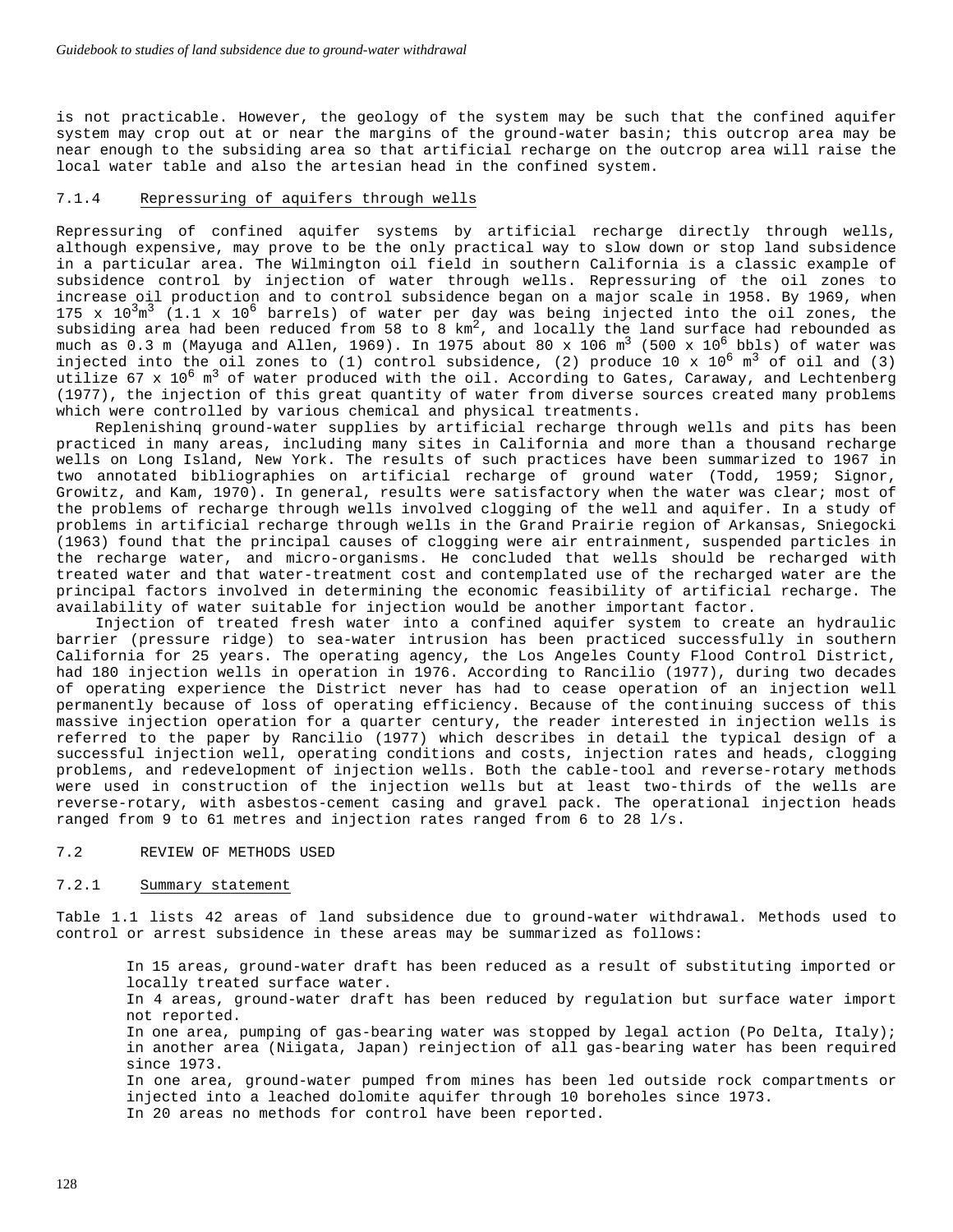#### 7.2.2 Shanghai, China

Land subsidence in Shanghai, China, was first reported in 1921. By 1965 the maximum cumulative subsidence in the city was 2.63 m (Case History 9.2). Injection of river water through wells to recharge the principal aquifers began about 1964. By 1966, more than 100 industrial plants operating more than 200 wells had joined in the recharge operation to build up pressure in the confined aquifer system. As shown by the record from typical bench marks in the urban area of Shanghai (Figure 9.2.1), the cessation of subsidence was virtually instantaneous. Within a year or two, bench marks apparently were rising and from 1966 to 1976, as much as 34 mm of rebound occurred.

The injection of river water through production wells is undertaken chiefly in the winter months when many factories are not operating and when the river water is coldest. Because much of the ground water withdrawn is used for cooling purposes in the factories in the summer, any decrease in water temperature in the aquifers is beneficial. As a result of careful monitoring of river-water temperature to obtain water of minimum temperature for injection, the groundwater temperature at one site reportedly has been lowered 6° C.

## 7.2.3 Venice, Italy

After studying by mathematical model the physical mechanism and the quantitative relationship linking the pumping rate to the resulting subsidence of Venice, the behavior of the aquifer system and ground surface became well understood. (See Case History 9.3.) Because land subsidence was caused by pressure drawdown in the aquifer system, it was apparent that the only remedy consisted of raising the pressure surface beneath Venice.

Injection of water through injection wells was suggested as a possible measure by a number of experts. However this solution would have required water with chemical properties similar to those of the underground water. Moreover the effectiveness of this remedy could not be scientifically proven.

An uplift experiment on a small island near Venice was successfully carried out by pressure grouting using special cement mortars (Marchini and Tomiolo, 1977). Unfortunately, the experiment could not be transferred to uplift such an extensive area as Venice.

Other proposed solutions, including the construction of a deep wall acting as a hydraulic barrier for the city, were soon abandoned on the grounds of impracticability.

The recognition of the physical mechanism underlying the subsidence of Venice and the results provided by theoretical and experimental patterns showed that the most effective and cheapest solution consisted of reducing the withdrawal rate in the Venetian area. The recovery of the flow field was shown to be rather fast and the arrest of the settlement was proven to be almost instantaneous.

Accordingly, the Venice Municipality prompted the completion of the planned aqueduct and the construction of a new one to supply the industrial area with water taken from the Sile and the Brentella Rivers, which flow in the vicinity of the Venetial Lagoon. More that 90 per cent of the water used for industrial purposes now is supplied by surface water from the local rivers. Furthermore, as soon as the aqueducts became operative, the Magistrato alle Acque (Civil Engineers Branch) of Venice issued a prohibition against opening new wells and an injunction to close the existing wells.

To date, more than 70 per cent of the artesian wells that were active in 1969 have been gradually shut down; this trend still continues and a constant improvement of the subsidence situation in Venice has been observed (see Case History 9.3)

## 7.2.4 Japan

The ten principal subsidence areas in Japan, due to excessive ground-water withdrawal, are listed in Table 1.1. In all of these areas ground-water withdrawal has been reduced by regulation; in parts of Tokyo withdrawal of ground water from wells has been prohibited completely. (See Case History 9.4). In seven areas surface water has been imported as a replacement for ground water. In several areas, industrial waste water is being treated and reused.

In Niigata (Case History 9.7) experiments of water injection into the confined aquifers containing methane gas were carried out from 1960 to 1963 (Ishiwada, 1969). The purpose of the injection was the maintenance of reservoir pressures and reduction of the rate of subsidence. Both degassed formation water and river water were used as the injection fluids. According to